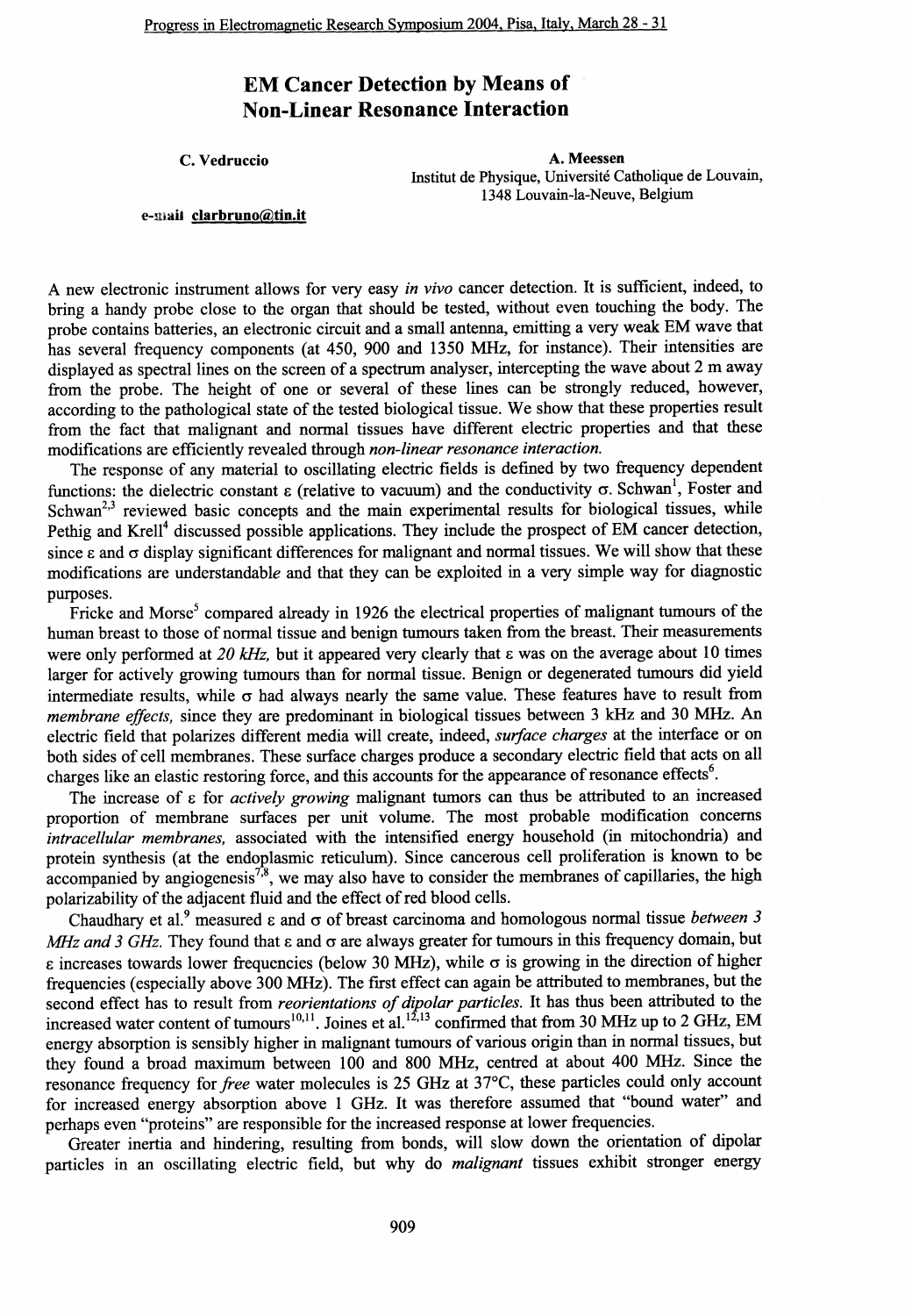absorption at frequencies as low as 400 MHz? It is known that proteins acquire more surface charges in malignant tumours<sup>14</sup>. Since these charges attract water molecules, they can explain the presence of more "bound water". We believe, however, that it is also necessary to take into account the fact that cancerous cells are characterized by dramatic changes of their metabolism, intercellular communication and adhesion properties. This means that the number and nature of *membrane proteins* has to be modified, but membrane proteins carry dipolar parts, sticking out of the membrane. These dipoles can be reoriented by an oscillating electric field<sup>15</sup>. Besides its practical applications, the "bioscanner/trimprob" could thus provide a motivation and a tool for closer examination of certain physiological phenomena.

The existence of significant differences between the electrical properties of malignant and normal tissues was confirmed by other empirical results<sup>16-18</sup>, but this was to no avail for cancer diagnosis as long as ε and σ had to be determined by sophisticated *in vitro* measurements. There have been several attempts to simplify this procedure, in particular by pressing *an open-ended coaxial line* against the body surface<sup>19,20</sup>, to measure the amplitude and phase of the reflected wave, so that  $\varepsilon$  and  $\sigma$  could be determined by model calculations. The *bioscanner* allows also for *in vivo* measurements, but its working principle is completely different. It can be explained by considering the equivalent circuit diagram of figure 1.



**Figure 1**: The equivalent electric circuit of the coupled active and passive oscillators.

The left part stands for the probe and the right part for the tested biological tissue, while the coupling is represented by (virtual) interrupted lines. Inside the probe, the transistor T activates an electric circuit, which has a natural frequency of oscillation  $f_1$  that is determined by the self and the capacity of this circuit. But the current I passing through T is a *non-linear* function of the potential difference V. Actually,  $I = -\alpha V + \beta V^2 + \gamma V^3$ , where  $\alpha$  defines a "negative resistance". It results from a positive feedback, mediated by magnetic coupling with the self of the first circuit. This non-linear system produces stationary oscillations of well-defined amplitude, but when the probe is brought close to the tested biological tissue, it becomes an "active oscillator" that interacts with a "passive oscillator".

Although the biological system contains various subsystems that could be set in forced oscillations, their mutual interactions are negligible. It is therefore sufficient to consider the effects of the active oscillator on one particular passive oscillator of given resonance frequency  $f_2$ . We can even imagine a circuit, where the self and capacity determine the frequency  $f_2$ , while the resistance R defines energy absorption.

The probe is about 30 cm long and can easily be held in one hand. It contains a tuneable, autonomous oscillator and a quarter wavelength antenna, axially centred in a partially reflecting cylindrical cavity<sup>21</sup>. The emitted wave is very weak, since the receiving antenna of the spectrum analyser catches only 1.58 μW at 200 cm from the probe. The biological tissue is situated in the near field, where retardation effects are negligible. The antenna acts there like an "open capacity" and the tested biological tissue is subjected to the resulting electric field. This type of coupling is unusual. It involves a capacity C that increases when the probe approaches the tested tissue. Since this capacity favours the passage of high frequency currents, we can call this a *dynamic* coupling.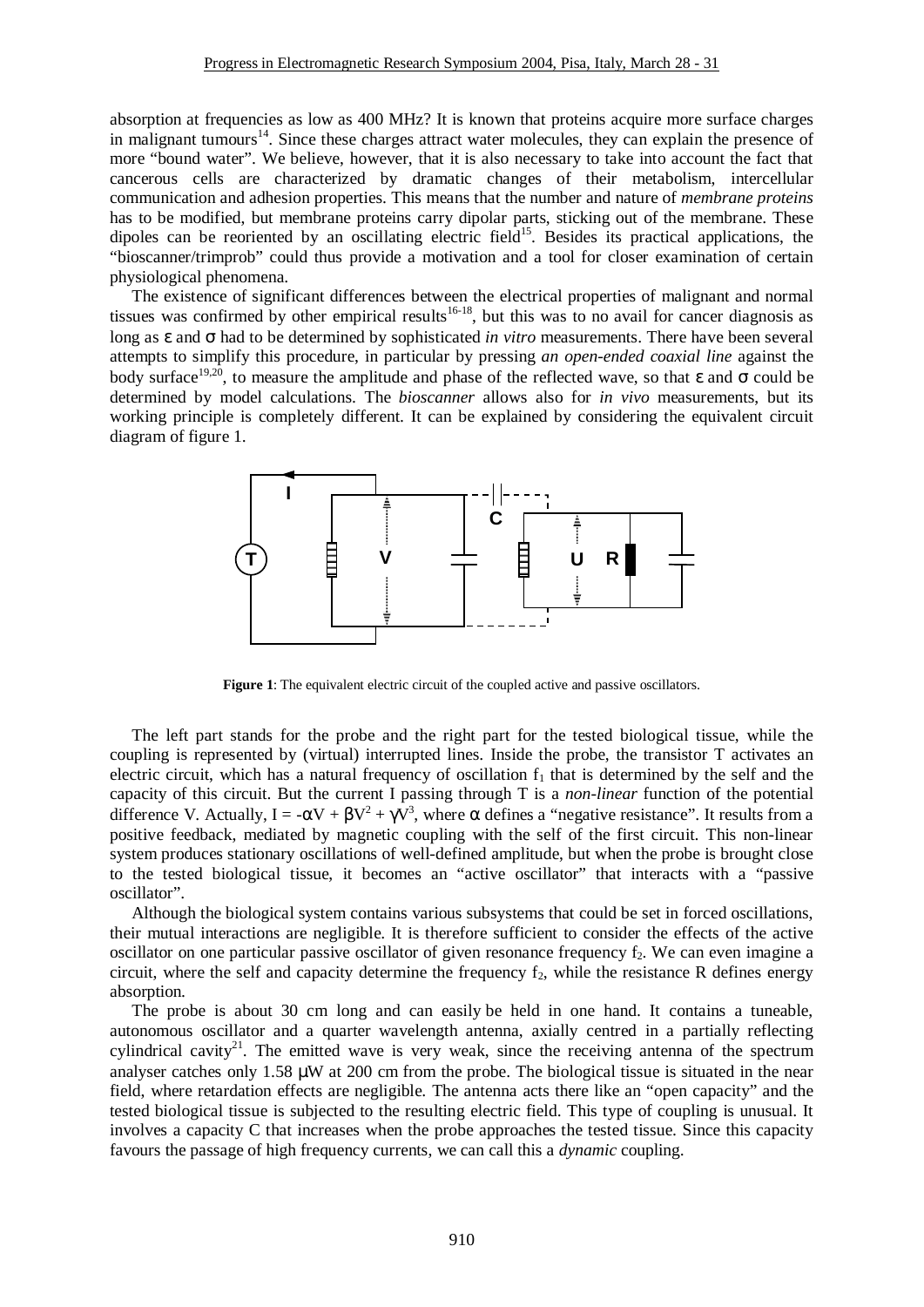

**Figure 2** : The oscillator probe block diagram.

All these features are taken into account by *two coupled differential equations,* describing the possible variations of the potential differences V and U. The detailed mathematical treatment is available on Internet<sup>23</sup>, but the basic ideas can be expressed in simple terms. Let us consider the particular case where the active oscillator is unperturbed  $(C = 0)$ . The equation for V reduces then to the well-known *van der Pol* equation<sup>22</sup>, initially introduced to account for the possible actions of a triode. Even when the amplification coefficient α is very small, the rest-state  $(V = 0)$  will be unstable. The slightest perturbation will be amplified and the capacity will accumulate charges, but when they increase, there will also be a greater tendency towards discharging. The system will end up with a stationary harmonic oscillation of frequency  $f_1$  and given amplitude for the potential difference V. For larger values of α, there will appear higher *harmonics,* since the equation for V contains terms that vary like  $V^2$  and  $V^3$ . This remains true when the active oscillator is coupled to a passive oscillator.

We can thus adopt a solution for V that accounts for the existence of oscillations at a fundamental frequency f and its harmonics, 2f and 3f. The value of f, as well as the amplitudes and phase factors of all these components can only be specified, when we take into account the fact that V produces forced oscillations for U and that this has an effect on V, because of C. The result can be summarized in the following way: The active oscillator is able to "feel" what happens inside the tested biological tissue, since *it has to transfer energy* to the passive oscillator to produce forced oscillations of the hidden entities. The active oscillator is also able to "tell" us how the passive oscillator is responding, since the amplitude of its own oscillations is strongly reduced when there is a large energy transfer. This is revealed, indeed, by a reduction of the amplitude of the emitted wave, displayed on the screen of the spectrum analyser. The mathematical treatment reveals that the active oscillator draws more energy from the batteries when resonance is achieved, but its own energy is reduced, as if it had to make a "big effort". This mechanism is the essence *non-linear resonance interaction.*

It is a peculiar process, with several remarkable properties. Although the values of  $f_1$  and  $f_2$  are fixed, it is possible to achieve or at least to approach *ideal resonance* where the "dip" of a given spectral line is strongest, by changing the value of C through a modification of the distance between the probe and the tested tissue. The first spectral line is very sensitive to the existence of a resonance, when the negative resistance  $\alpha$  is small, but a higher value will allow for a simultaneous search of resonance phenomena at the fundamental frequency f and its harmonics 2f, 3f, …

The effect of this interaction it is easily detectable by means of a spectrum analyzer feed by a small antenna. At the resonance on one, or more of the spectral lines, two effects are detectable: the first is related to the transfer of an amount of radiofrequency from the generator probe to the diseased tissue, that absorb a part of the signal on the proper frequency line (dynamic resonance), The second effect it is related to the deformation of the electromagnetic pattern emitted by the probe, due to the interaction with a resonating agglomerated of cells, as above described, that produces in the "near field" a sort of parasitic resonating element able to deflect, on other spatial direction the waves, in the same way like the beam antennas for radio communications works.